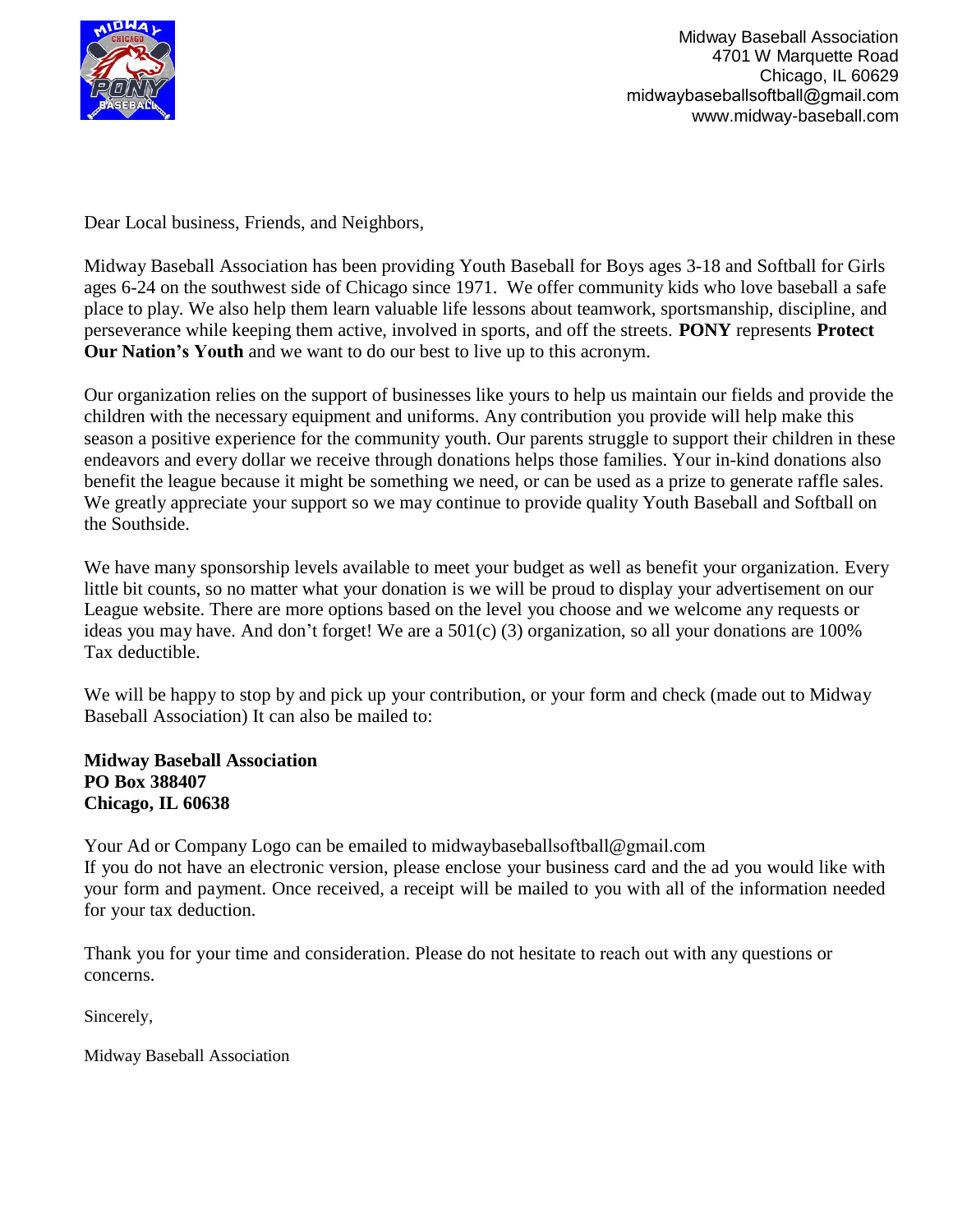

# Midway Baseball Sponsorship Levels



## **Base Hit Club: \$150**

 $\sqrt{2}$  Your Business will be added to our Website on the Sponsor Page

## **Sponsor A ball Player: \$200**

Sponsor a player for the season

### **Double Club: \$250**

- $\sqrt{y}$  Your Business will be added to our Website on the Sponsor Page
- $\sim$  You will receive a plaque you can proudly display at your place of business

### **Triple Club: \$350**

- Your Business will be added to our Website on the Sponsor Page
- You will receive a plaque you can proudly display at your place of business
- $A 2' X 3'$  banner displayed on one of our fields

### **Home Run Club: \$500**

- $\vee$  Your Business will be added to our Website on the Sponsor Page
- $\sim$  You will receive a plaque you can proudly display at your place of business
- $\overline{A}$  A 3' X 5' banner displayed on one of our fields

### **Grand Slam Club: \$1000 plus**

- Your Business will be added to our Website on the Sponsor Page
- $\sim$  You will receive a plaque you can proudly display at your place of business
- $\sim$  A 3' X 5' banner displayed on one of our fields of play
- A 3' X 5' banner advertising your business on our Field Fence along 67<sup>th</sup> Street

Thank you for your sponsorship From everyone at the Midway Family